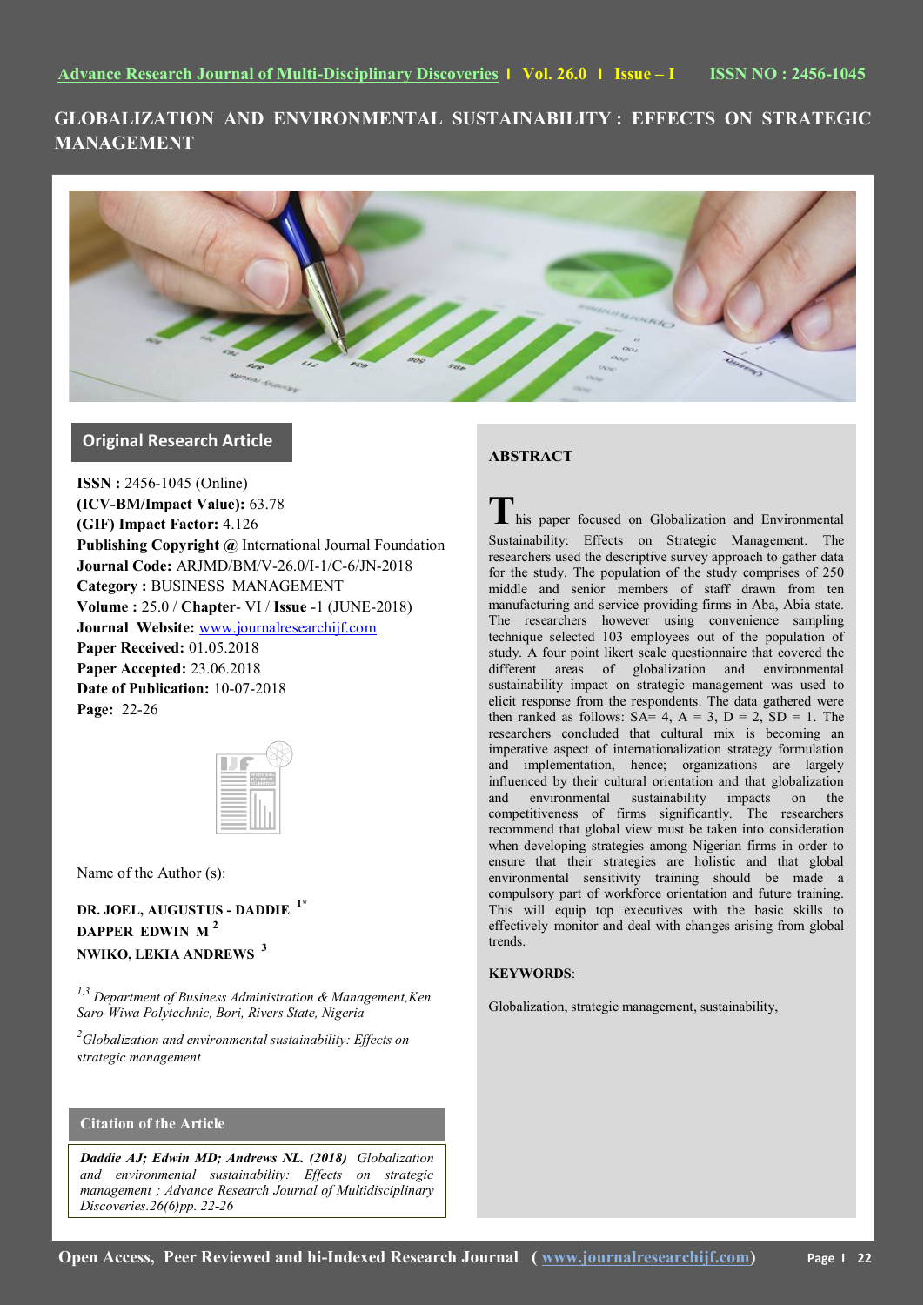## **I. INTRODUCTION**

It is a common mantra among managers to "think and act global". This is in recognition of the fact that the integration of the economies of the world and the fast integration of information and communication technology into business and management process is a reality. This reality is gradually reducing the world economy into what is commonly described as a global village hence the need for managers to remodel their operational strategies along this trend of globalization. Globalization is defined as the process of increasing social and cultural inter-connectedness, political interdependence and economic, financial and market integrations (Eden and Len, 2011). It is also the process of world shrinkage of distances getting shorter, things moving closer. It pertains to the increasing ease, with which somebody on one side of the world can interact, to mutual benefit, with somebody on the other side of the world (Ofosu, 2011).

In the views of Sofian (2011), globalization is a process that has been going on for the past 5000 years, but it has significantly accelerated since the demise of the Soviet Union in 1991. Elements of globalization include trans-border capital, labour, management, news, images, and data flows. The main engines of globalization are the transnational corporations (TNCs), transnational media organizations (TMCs), intergovernmental organizations (IGOs), non-governmental organizations (NGOs), and alternative government organizations (AGOs). From a humanist perspective, globalization entails both positive and negative consequences: it is both narrowing and widening the income gaps among and within nations, intensifying and diminishing political domination, and homogenizing and pluralizing cultural identities. The concept refers to basic, more-or-less rapid change in the technical, social, political, and territorial organization of investment, production, trade and aid. Among the shifts most commonly identified are the trans-nationalization of communication, commerce, production, ownership, consumption, socio-cultural reproduction, and politics; the increased segmentation and volatility of market demand; the organizational decentralization of firms and the enhanced flexibility of production; the strategic ascendance of finance capital of public resources to private hands; the proportional relocation of manufacturing activity from the United States and Western Europe of East Asia as well as poor geographic areas; and deterioration in the average pay, stability, and other conditions of employment (Gunter, 2011). Business today is in a global environment. This environment forces companies, regardless of location or primary market base, to consider the rest of the world in their competitive strategy analysis. Firms cannot isolate themselves from or ignore external factors such as economic trends, competitive situations or technology innovation in other countries, if some of their competitors are competing or are located in those countries.

### **Review of Related Literature**

Smith and Smith, (2002) maintain that the idea of globalization in recent usage refers to the interpenetration and interdependency taking place among the multi-facet people within diverse cultures due to technological innovations rendering the barriers of space, time, national border and, sovereignty ineffective and promoting the intermingling of ideas and people in such a way that a sort of uniformity can be identified among the diverse groups that occupy the global space.

According to Marwa (1999), globalization is the latest technological effort reducing the physical distance among nations and societies of the world through information transfer at speed that is hither to unknown in information technology. The world is now seen as a "global village.

The major controlling force behind globalization is information and communication technology. In the same way, it

has been upheld that the current worldwide infrastructure driving force is also information and communication technology which empowered by those who control, capital. As we live in a continuous shifting state of realities in which the only predictable constant is the inevitability of more changes. This is the basic element of our information and communication technology with the development of microprocessor in 1973 and proceeds into the foreseeable future. At the macro level, globalization is found to undermine autonomy in domestic firms' competition policy (Clougherty, 2011). At micro level, globalization operationalized as trade liberation is found to improve the performance of multinational enterprises (Oxley and Schruetz, 2011). Thus, globalization is a multi-faceted construction therefore, the classification of its effects into different dimensions and of its effect on strategy formulation prove to be worthwhile.

According to BusinessDictionary.com, Environmental sustainability is defined as maintaining the factors and practices that contribute to the quality of environment on a long-term basis. Another definition of environmental sustainability has been given by Daly & Cobb (1989):

- i. Output rule: Waste emissions from a project or action being considered should be kept within the assimilative capacity of the local environment, without unacceptable degradation of its future waste absorptive capacity or other important services.
- ii. Input rule: Renewable resources: (e.g., Forest, fish) harvest rates of renewable resources inputs must be kept within regenerative capacities of the natural system that generates them.
- iii. Non-renewables: depletion rates of non-renewable resource inputs should be set below the historical rate at which renewable substitutes were developed by human invention and investment according to the Serafian quasisustainability rule. An easily calculable portion of the proceeds from liquidating non-renewables should be allocated to the attainment of sustainable substitutes

According to Wheelen and Hungers' study (2006), strategic management is a set of managerial decisions and actions that determines the long-term performance of a corporation. It involves environmental scanning (both external and internal), strategy formulation (strategic or long range planning), strategy implementation, and evaluation and control. They emphasize the analyzing and evaluating of external opportunities and threats in terms of an organization"s strengths and weaknesses. From the perspectives of Dess and Miller (1993), strategic management is a process that combines three major interrelated activities: strategic analysis, strategy implementation

#### **Driving Forces of Globalization**

**INTERNATIONAL JOURNAL FOUNDATION**

RNAL

jou

**ONAL** 

FOUNDATION

The last two decades have seen the evolution of the global manufacturing environment. Majority of the manufacturers have global presence through exports, strategic alliances, joint ventures or as a part of a committed strategy to sell and produce in foreign markets.



Fig. 1: A Conceptual Framework: The Four Driving Forces of the Globalization Process. (Adapted from global operators and logistics Philippe-Puire Dernier, Recordo Ernst, Michel Fender, Panos Kouvelies).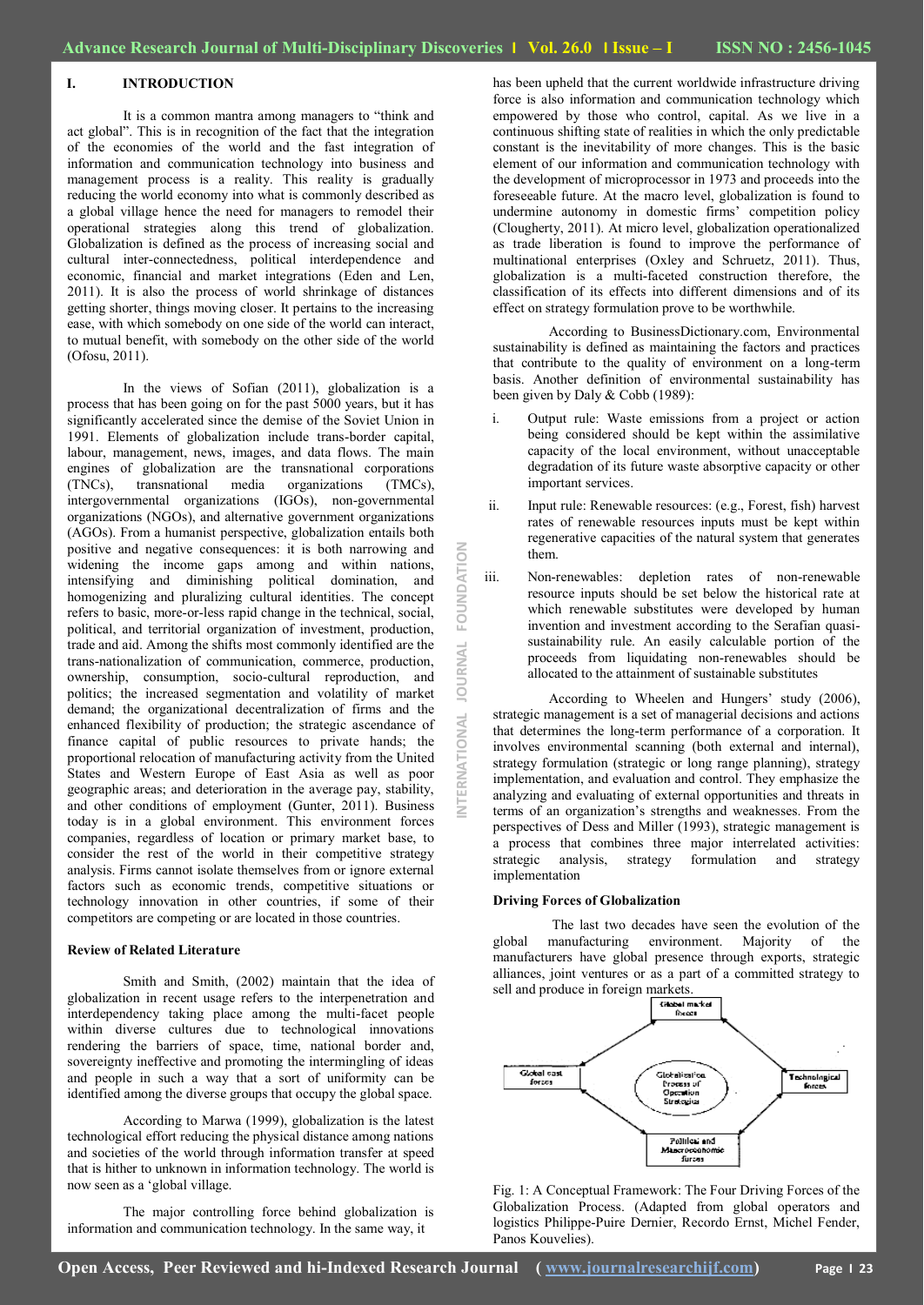The factors shaping the global environment and driving the development of global operations strategies of multinational firms fall into four categories: global market forces, technological forces, global cost forces and political and macroeconomic forces.

**a) Global Market Forces:** There is tremendous growth potential in the foreign developing markets which have resulted in intensified foreign competition in local markets which forces the small - and medium-sized companies to upgrade their operations and even consider expanding internationally. There has also been growth in foreign demand which necessitates the development of a global network of manufacturing bases and markets. When the markets are global, the production-planning task of the manager becomes difficult on one hand and allows more efficient utilization of resources on the other. Few industries remain today in which the international product life-cycle theory still applies. Product markets, particularly in technologically intensive industries, are changing rapidly. Product -cycles are shrinking as customers demand new products faster. In addition, the advances in communication and transportation technology give customers around the world immediate access to the latest available products and technologies. Thus, manufacturers hoping to capture global demand must introduce their new products simultaneously to all major markets. Furthermore, the integration of product design and the development of related manufacturing processes have become the key success factors in many hightechnology industries, where fast product introduction and extensive customization determine market success. As a result, companies must maintain production facilities, pilot production plants, engineering resources and even Research and Development (R & D) facilities all over the world. Apple Computer, for example, has built a global manufacturing and engineering infrastructure with facilities in California, Ireland and Singapore. This network allows Apple to introduce new products simultaneously in the American, European and Asian markets. Companies use the state-of-the-art markets as learning grounds for product development and effective production management, and then transfer this knowledge to their other production facilities worldwide. This rationale explains why Mercedes-Benz decided recently to locate a huge manufacturing plant in Vance, Alabama. The company recognizes that the United States is the state-of-the-art market for sport utility vehicles. It plans to produce those vehicles at the Vance plant and introduce them worldwide by 1997.

**b) Technological Forces:** A peculiar trend which was prevalent in the last decade, besides globalization, was a limited number of producers which emerged due to diversity among products and uniformity across national markets. Product diversity has increased as products have grown more complex and differentiated and product life cycles have shortened. The share of the US market for high-technology goods supplied by imports from foreign-based companies rose from a negligible 5 per cent to more than 20 percent with the last decade. Moreover, the sources of such imports expanded beyond Europe to include Japan and the newly industrialized countries of Hong Kong, Singapore, South Korea and Taiwan. There has been diffusion of technological knowledge and global low-cost manufacturing locations have emerged. In response to this diffusion of technological capability, multinational firms need to improve their ability to tap multiple sources of technology located in various countries. They also must be able to absorb quickly, and commercialize effectively, new technologies that, in many cases, were invented outside the firm thus overcoming the destructive and pervasive "not-invented-here" attitude and resulting inertia.

**c) Global Cost Forces:** New competitive priorities in manufacturing industries, that is product and process conformance quality, delivery reliability and speed, customization and responsiveness to customers, have forced companies to reprioritize the cost factors that drive their global operations strategies. The Total Quality Management (TQM) revolution brought with it a focus on total quality costs, rather than just direct labour costs. Companies realized that early activities such as product design and worker training substantially impact production costs. They began to emphasize prevention rather than inspection. In addition, they quantified the costs of poor design, low input quality and poor workmanship by calculating internal and external failure costs. All these realizations placed access to skilled workers and quality suppliers high on the priority list for firms competing on quality. Similarly, Just-in-time (JIT) manufacturing methods, which companies widely adopted for the management of mass production systems, emphasized the importance of frequent deliveries by nearby suppliers.

**d) Political and Macroeconomic Forces**: Getting hit with unexpected or unreasonable currency devaluations in the foreign countries in which they operate is a nightmare for global operations managers. Managing exposure to changes in nominal and real exchange rates is a task which the global operations manager must master. If the economics are favourable, the firm may even go so far as to establish a supplier in a foreign country where one does not yet exist. For example, if the local currency is chronically undervalued, it is to the firm"s advantage to shift most of its sourcing to local vendors. In any case, the firm may still want to source a limited amount of its inputs from less favourable suppliers in other countries if it feels that maintaining an ongoing relationship may help in the future when strategies need to be reversed.

#### **Benefits of Strategic Management**

Fred (2011), states the following as the benefits of strategic management.

- It can improve understanding of competitors strategies. A good SWOT can help us to understand the difference with our competitors, including the awareness of threats.
- It allows reducing resistance to change. More and more opportunities can be exploited in the process.
- It defines the management problems objectively.
- It provides a framework for a company to coordinate and control the activities.
- It promotes the communication among the employees and managers.
- It encourages having a strategic think, inspiring people think about more about the future of a company.

### **The Challenges to Strategic Management**

Hajara (2011), posits that through the general introduction, we know that strategic management includes three aspects which are strategic planning, strategic implementation and control of the strategy in an organization. Almost all the modern organizations have tried strategic management to make sure that they can reach the expected level of performance. However, there are still many challenges for strategic management in the modern business society.

- 1. Orientation for globalization: Now nearly every business organizations begin to get globalised, step in to global operations with the multi-national corporations or use other foreign business operations methods. Because of the globalization of operations of in business world there are many new orientations coming out, such as international human resource management (IHRM) and international finance. The process of company"s strategic management has to be renovated all the time to deal with these new orientations.
- 2. Emerging e-commerce and internet culture: With the increasing expansion of internet and the technology, some companies have turned attention to e-commerce where they conduct business with electronic means such as online purchasing, online selling and online advertising. Strategic management process of the business should succeed to change e-commerce motivation into the business process.

**INTERNATIONAL JOURNAL FOUNDATION**

ATIONAL

**INN** JOURI

FOUNDATION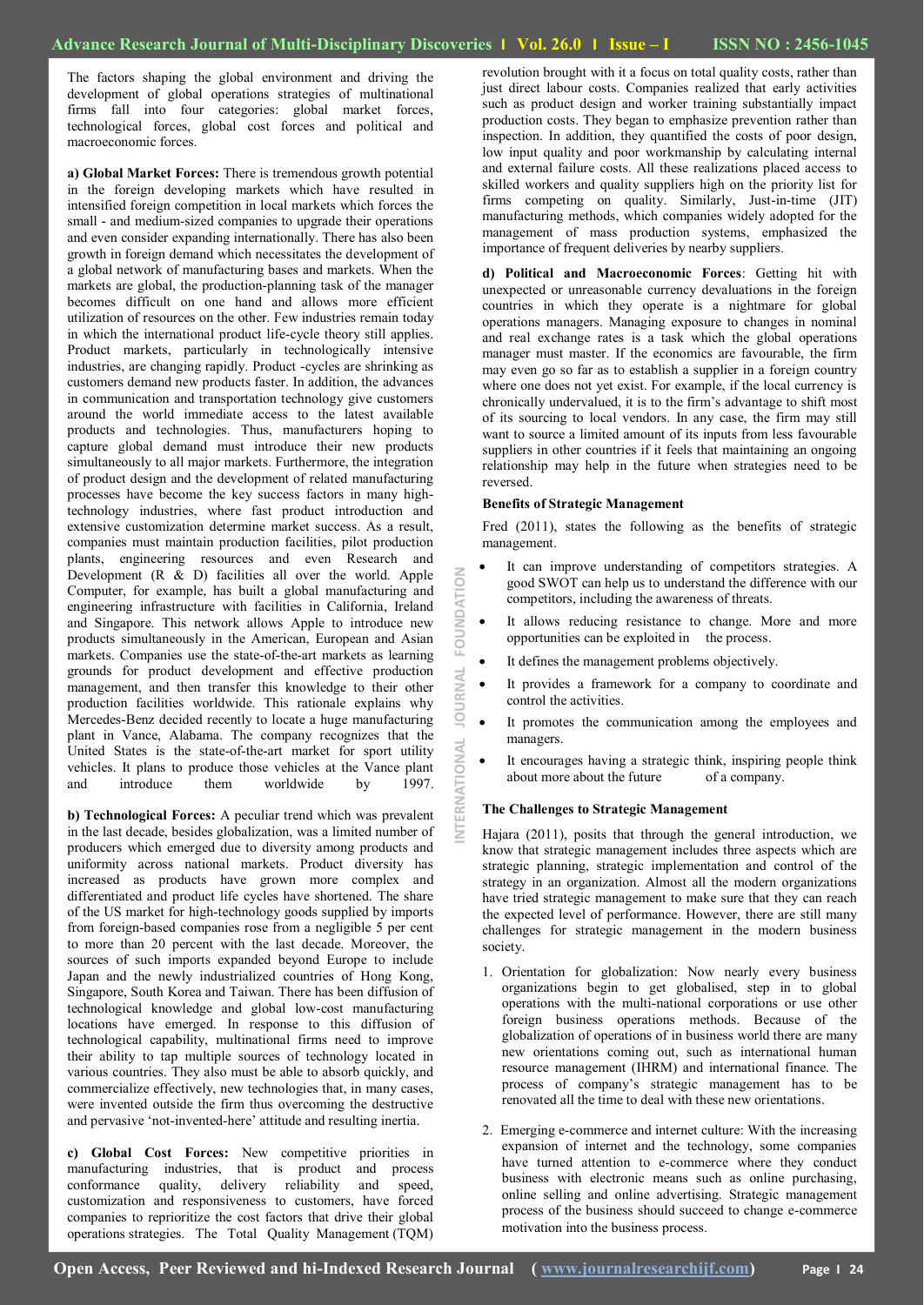3. Cut throat competition: When the globalization, e-commerce and many other changes emerged in the business society, business has become hyper competitive. If you are not using proper competitive strategy, the organization cannot survive any longer. The process of strategic management can help to generate competitive intelligence, foresee the next moves of rivals and build the competitive strategy to defeat competitors in the tough battle.

4. Diversification: With increased uncertainty and the rapid changes in business environment, the business risk has grown up substantially. Companies now engage in diversified operations must diversify the business risk where they focus on more than one business area or industry rather than specializing in one area. The strategic management should be capable of identifying diversification of business opportunities and manage them well.

5. Active pressure group: Under the modern society, there are active pressure groups operating such as environmental activism and consumer protectionism. Therefore strategic management must identify these external pressure groups and understand their concerns.

6. Motive for Corporate Social Responsibility (CSR) and ethics: Also, the modern business organizations have to possess corporate social responsibility and ethics to attain their corporate reputation so that it can be more competitive in the environment. Strategic management should do researches for possible corporate social responsibility activities and implement those to be in step with expectations of the society.

#### **Theoretical Framework**

The theory that underlie this study include;

*Resource-Based Theory:* The resource-based theory emanates from the principle that the source of firm"s competitive advantage lies in their internal resources, as opposed to their positioning in the external environment. That is rather than simply evaluating environmental opportunities and threats in conducting business, competitive advantage depends on the unique resources and capabilities that a firm possesses (Barney, 1995). The resource-based approach of the firm predicts that certain types of resources owned and controlled by firms have the potential to generate competitive advantage as well as superior firm performance. The resource-based approach stipulates that in strategic management the fundamental sources and drivers to firms" competitive advantage and superior performance are mainly associated with the attributes of their resources and capabilities which are valuable and costly-to-copy (Peteraf and Bergen, 2003). Firm resources include all assets, capabilities, organizational processes, firm attributes, information, knowledge, etc. controlled by a firm that enable the firm to conceive and implement strategies that improve its efficiency and effectiveness.

#### **II. METHODOLOGY**

This study in its nature is qualitative. The researchers therefore used the descriptive survey approach to gather data for this study. The population of the study comprises of 250 middle and senior members of staff drawn from ten manufacturing and service providing firs in Anambra state. The researchers however using convenience or purposive sampling technique selected 103 employees out of the population of study a four point likert scale questionnaire that covered the different areas of globalization and environmental sustainability impact on strategic management was used to elicit response from the respondents. The data gathered were then ranked as follows:  $SA = 4$ ,  $A = 3$ ,  $D = 2$ ,  $SD =$ 1. The mean score was then used to analyze the data and test the hypotheses. The mean score is mathematically expressed as:



### Where  $X =$  the mean,  $\Sigma =$  summation,  $X =$  the scores and **N= number of scores.**

The decision rule is to accept results with a mean score of 2.0 and above while rejecting those with a mean score below 2.0

#### **III. RESULTS AND DISCUSSIONS**

The overall finding in this study shows that globalization and environmental sustainability has significant impact on strategic management. In research question one, the researchers concluded that cultural mix is becoming an imperative aspect of internationalization strategy formulation and implementation as the organization is largely influenced by their cultural orientation. This can be seen in the response pattern as the mean in questionnaire item 1-6 was higher than the decision point (i.e 2.67, 2.71, 2.97, 2.68, 2.71, 2.86>2.0 respectively). In research question two, the mean of questionnaire item 7, 8,9,10,11 and 12 were positive i.e their mean were higher than the 2.0 decision point. This suggests that globalization and environmental sustainability impacts on the competitiveness.

### **IV. CONCLUSION AND RECOMMENDATIONS**

Sequel to the findings above, the researchers concludes that globalization and environmental sustainability impacts on strategic management significantly. The researchers recommend that;

- Global view must be taken into consideration when developing strategies among Nigerian firms in order not to ensure that their strategies are holistic
- $\triangleright$  Global environmental sensitivity training should be made a compulsory part of workforce orientation and future training. This will equip top executives with the basic skills to effectively monitor and deal with changes arising from global trends

#### **REFERENCES**

**INTERNATIONAL JOURNAL FOUNDATION**

**JOURNAL** 

ERNATIONAL

FOUNDATION

- **[1]. Barney, J. (1995),** Looking inside for competitive advantage. Academy of Management Executive, 9(6),  $49 - 61$ .
- [**2]. Dess, G.G. & Miller, A. (1993),** Strategic management. Mc Grow-Hill book Co. New York.
- **[3]. Eden, L. and Len S.W, (2011),** Introduction to the Symposium Multinational: The Janus Face of Globalization. London: Journal of International Business Studies, vol. 32, 383-387.
- **[4]. Fred, R.D. (2011),** Strategic management: Concepts and case.13th ed. Pearson Education, Inc
- **[5]. Gunter P. (2011),** the Social Dimensions of Globalization. New York: Houghton Muffing publishing Company.
- **[6]. Hajara A. (2011)** Challenges to Strategic Management. Retrieved from http://www.tutebox.com/business/management/challe nges-to-strategic-management/
- **[7]. Marwa, O. (1999),** Libraries at the Age of Globalization. New York: Prentice Hall Incorporated